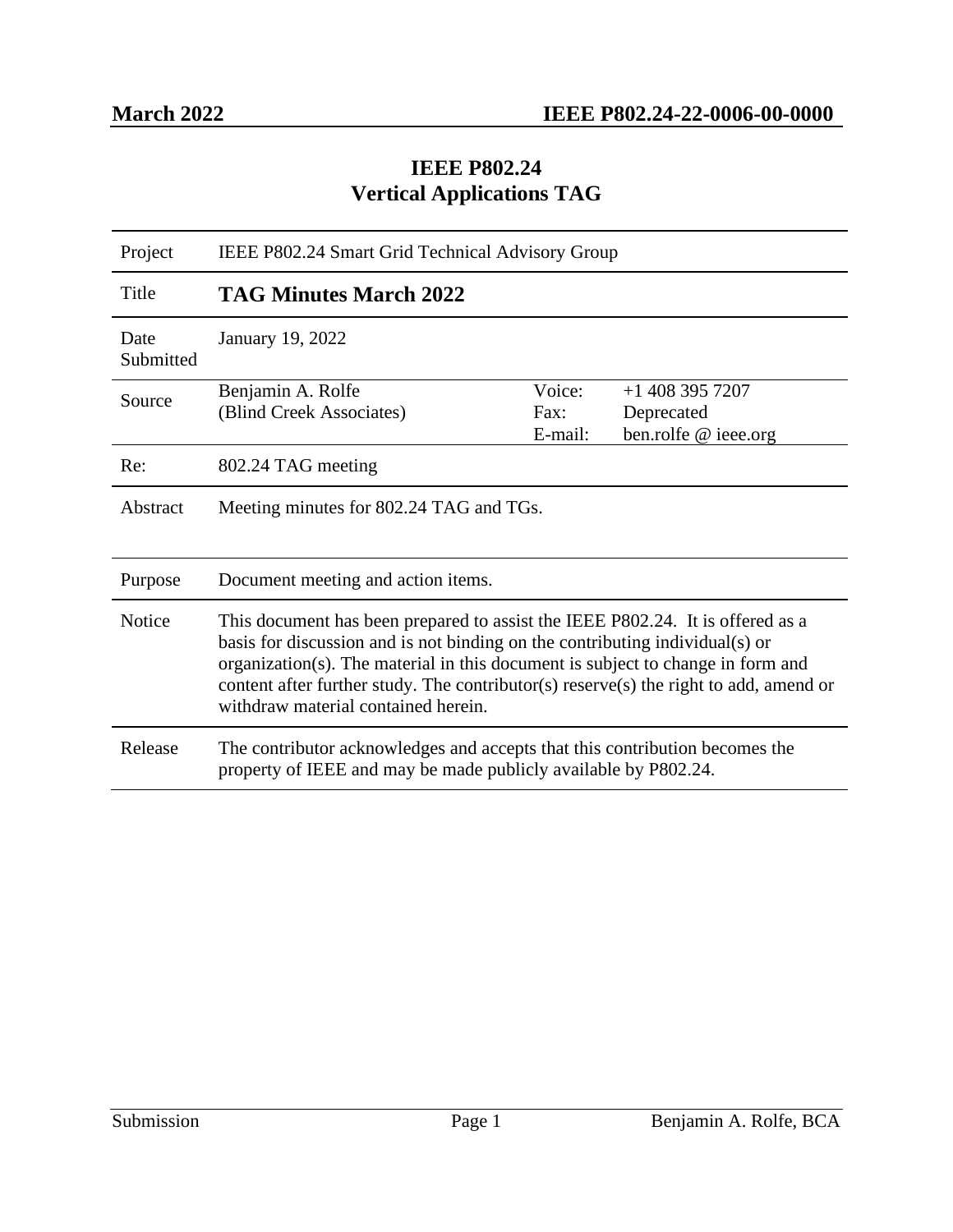# Minutes TAG 24

March 2022 Virtual LMSC Plenary Session

| 802.24 TAG                                   |                                                                             |  |  |
|----------------------------------------------|-----------------------------------------------------------------------------|--|--|
| <b>TAG and TG1 Chair:</b> Tim Godfrey (EPRI) |                                                                             |  |  |
|                                              | Vice Chair and Recording Secretary: Benjamin Rolfe (Blind Creek Associates) |  |  |
|                                              | <b>Acting TG2 Chair:</b> Tim Godfrey (EPRI)                                 |  |  |

# Table of Contents

## <span id="page-1-0"></span>**Wednesday, March 9, 2022**

## <span id="page-1-1"></span>*Opening*

Meeting called to order at 15:08 ET by TAG Chair Tim Godfrey. Chair presents meeting slides document # [802.24-22-0005r01](https://mentor.ieee.org/802.24/dcn/22/24-22-0005-00-0000-march-2022-virtual-meeting-presentation.pptx).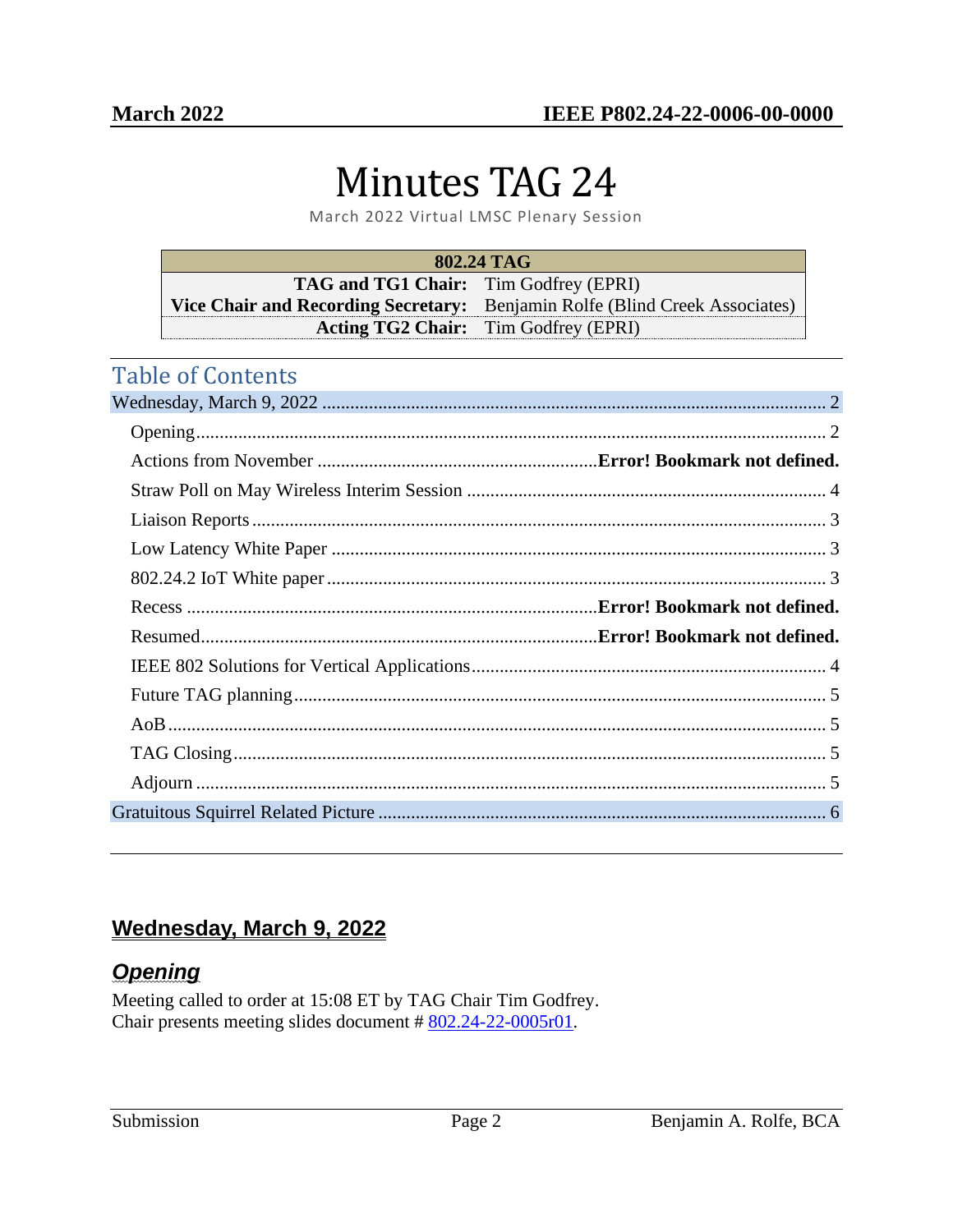Agenda given in document # [802.24-22-0005r0.](https://mentor.ieee.org/802.24/dcn/22/24-22-0005-00-0000-march-2022-virtual-meeting-presentation.pptx) Following neither discussion nor objection, agenda approved by unanimous consent.

The chair presents the Guidelines for IEEE-SA Meetings and Participation in IEEE 802 Meetings, including the copyright slides provided by IEEE. An opportunity is provided for attendees to respond. No responses nor questions heard.

Approval of Minutes for January, 2022, document # [802.24-22-0002-00:](https://mentor.ieee.org/802.24/dcn/22/24-22-0002-00-0000-january-2022-interim-minutes.pdf) Following neither discussion nor objection, minutes approved by unanimous consent.

# *Officer Elections*

Chair conducts the Elections per the 802.24 operations manual Two candidates:

- 1. Tim Godfrey, Chair
- 2. Ben Rolfe, Vice-chair

Chair notes that all attendees are voting members of the TAG. Conducts voting using the polling tool. Results: 8 yes/ 0 no /0 abstain for both positions.

#### <span id="page-2-0"></span>*Liaison Updates and Reports*

- 802.18 Report by Jay H. 802.18 TAG Chair
	- o Current activity is with respect to either 6 GHz or greater than 95 GHz
	- o UK is looking at mobile market and mobile data (typically licensed)
	- o US: FCC still looking at Whitespace changes WRT databases (not spectrum rules)
- Note on CSA / Matter liaison: Chair to reach out for an additional liaison volunteer

## <span id="page-2-1"></span>*Low Latency White Paper*

Latest Draft is [802.24-19-0003r11.](https://mentor.ieee.org/802.24/dcn/19/24-19-0003-12-0000-low-latency-communication-white-paper.docx) Outstanding actions:

- 1. Ben to add text for 15.3e low latency and fast link set-up
- 2. Tim to solicit contribtions to 11ed and 11be:
	- a. Sent request, no response so far
- 3. Conclusion section
	- a. Add conclusion and include "things to watch" (ongoing projects)

# <span id="page-2-2"></span>*802.24.2 IoT White paper*

- Pending contributions Ben, Alan J, Alan B and Jay to work on IoT
	- o Functional definition plus the device view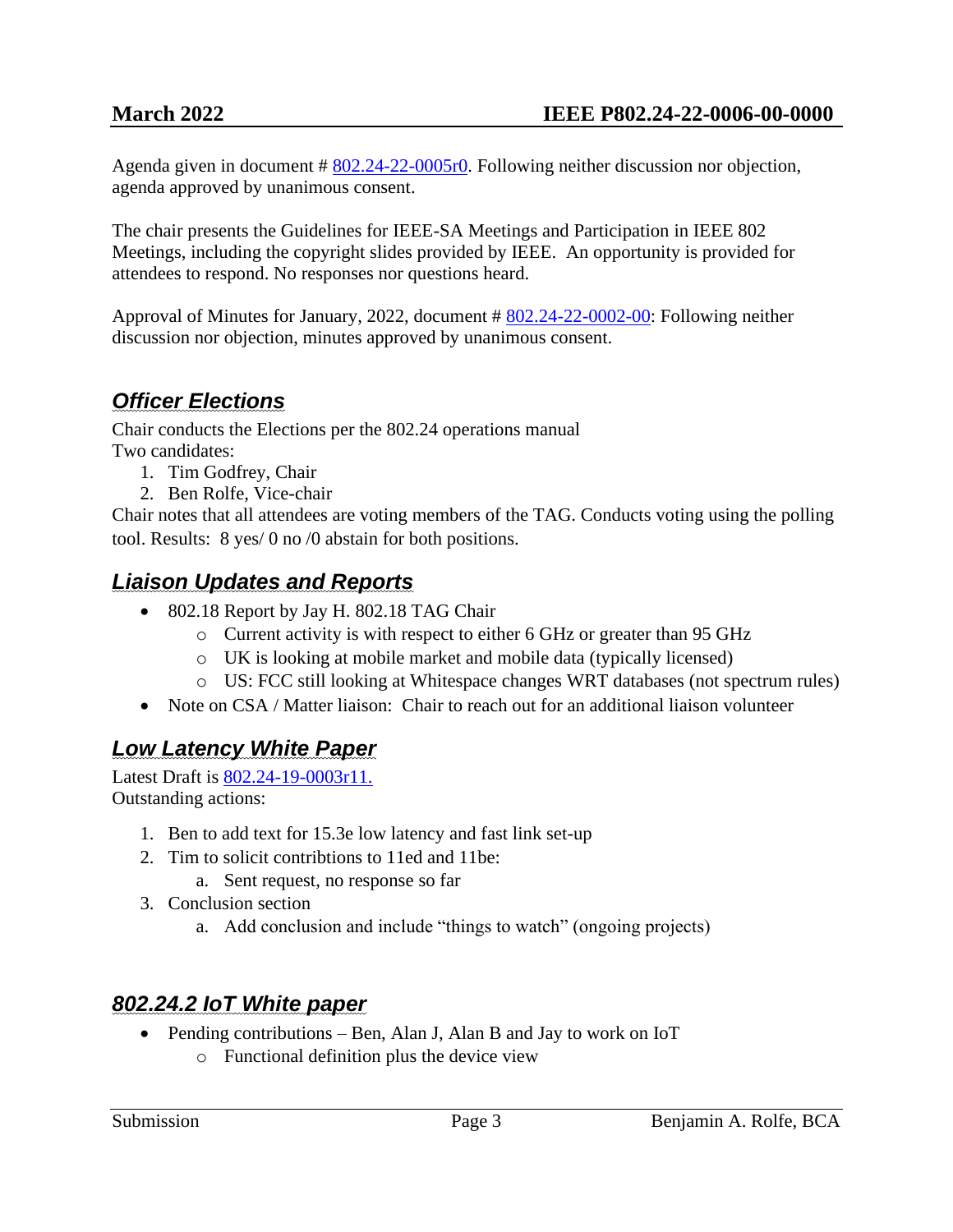- o Setup a time to meet up and work on combining functional view with device view (Ben to initiate, targeting within 2 weeks of this meeting)
- o Will ponder the question "Consider whether we start a new document or update the prior IoT document" and provide a contribution to the group

## <span id="page-3-1"></span>*IEEE 802 Solutions for Vertical Applications*

- $24 19 0017$ r13
- Latest update includes reorganization to flow better
- Discussion and editing of document
	- o Changes captured in rev 14
- •

#### **Straw Polls on Future Meetings**

#### <span id="page-3-0"></span>**Straw Poll on July Wireless Interim Session**

- 1. If the May 2022 interim session is held in Warsaw, Poland as in person only will you attend
	- a. Yes:
	- b. No:
	- c. Did not Answer:
- 2. If the May 2022 interim session is held as mixed mode how will you attend
	- a. Attend in person:
	- b. Virtual:
	- c. Not attend:
	- d. Did not answer:

#### **Straw Poll on May Wireless Interim Session**

- 1. If the May 2022 interim session is held in Warsaw, Poland as in person only will you attend
	- a. Yes:
	- b. No:
	- c. Did not Answer:
- 2. If the May 2022 interim session is held as mixed mode how will you attend
	- a. Attend in person:
	- b. Virtual:
	- c. Not attend:
	- d. Did not answer: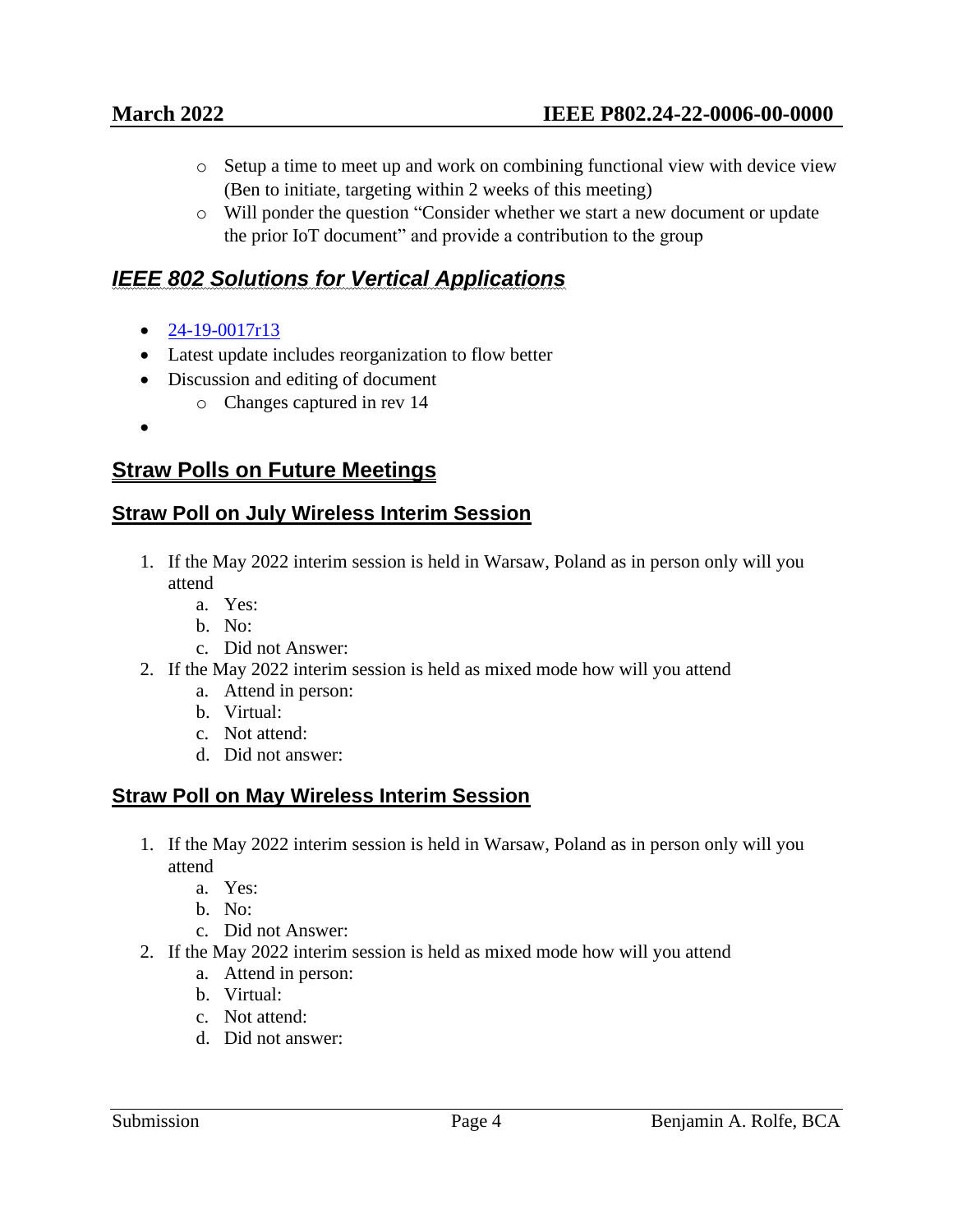#### <span id="page-4-0"></span>*Future TAG planning*

- Some ideas presented in 24-22-0005r1
- Discussion:
	- o IETF Reliable and Available Wireless: "keep tabs" means monitor the activity and see if there is an opportunity as it evolves
	- o Is anyone participating in both the IETF work and 802.24? Ann K. is monitoring the IETF groups and can provide information.

# <span id="page-4-1"></span>*AoB*

Paul: Efforts to expand participation in this TAG seem not working. Asks for ideas to more effectively engage the relevant industries? Suggestions from discussion:

- Work with Public Visibility Standing Committee
- Look to promote 802.24 at specific industry events or conferences
- New 802 outreach event, e.g. an "802 Showcase" targeting audiences who may not be interested in developing standards but who would benefit from awareness of standards and might participate in TAG activities identifying application needs
- Expand role of 802.24 to look for "gaps" in 802 and propose new standards work
- Outreach to industry associations and advocates: develop some "success stories" as motivational material
- •

## <span id="page-4-2"></span>*TAG Closing*

• meeting in May

#### <span id="page-4-3"></span>*Adjourn*

Adjourned at 16:24 ET.